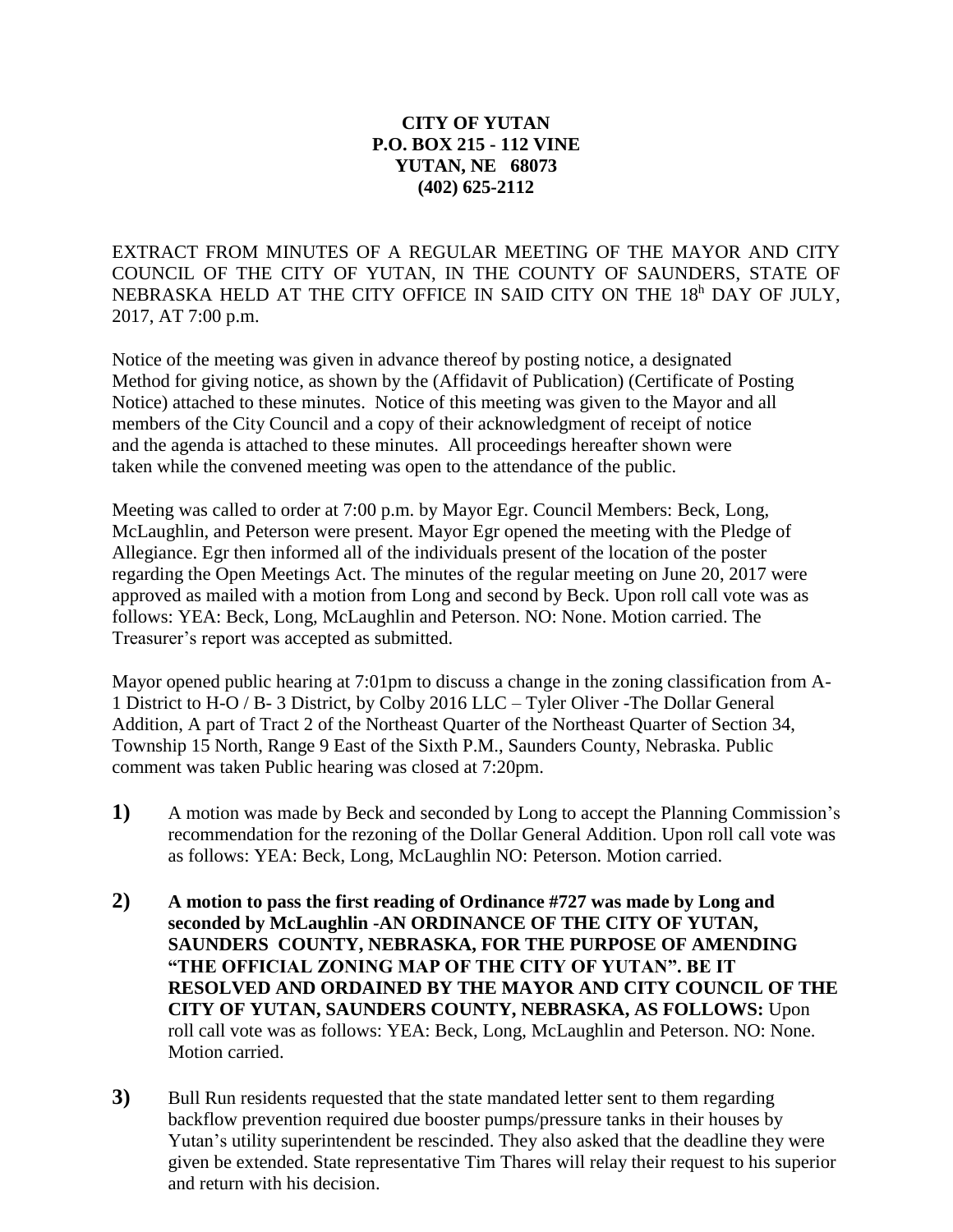- **4)** Claims Motion was made by Peterson and seconded by Long to pay all claims. Upon roll call vote was as follows: YEA: Beck, Long, McLaughlin and Peterson. No: None. Motion carried. Claims list: All Star 535.00; All Sweep 1,800.00; Badger Meter 88.11; Brase 117.01; Bromm 362.50; Cardmember Services 2,701.87; Carroll Construction 507.75; Cline Williams 304.00 Cubby's 302.87; Darren Kelley 147.44; Dawn Schmidt 53.33; Deb Weitzenkamp 25.00; Eyman Plumbing 767.50; Frontier Coop 483.64; Gretna Sani 125.00; H.E.L.P. 1,000.00; Hidden Expressions 149.00; Int Rev 2,334.36; Internal Rev 1,877.00; Jackson Services 29.75; Jayhawk Software 31.25; Jorgenson Awning 1,840.00; Konecky 865.81; Lowes 653.32; MUD 84.00; MidCon 288.18; NE Dept of Rev 1,465.00; NE Dept of Rev 159.50; NE Dept of Rev 1,387.40; NE Dept of Rev 1,795.97; One Call 23.85; OPPD 4,837.79; Outdoor Rec 130.00; Petty Cash 83.61; Payroll 15,712.15; Reids Farmacy 615.17; Sargent Drill 737.00; Schmader Electric 540.00; U.S. Cellular 172.81; U.S.P.O. 133.62; Viki Miller 28.97; Vine Street Market 8.20; Wahoo-Waverly 37.86; Watch Guard 62.00; Windstream 387.64; Yutan Trucking 2,828.08
- **5)** Open Discussion from Public **–** Matt Dillon expressed his concern on whether or not our fire hydrants are being exercised enough. Council informed Mr. Dillon the fire chief may be planning to have the fire cadets exercise fire hydrants within the city. Mr. Dillon also would also like the council to consider more restrictive hours/days to light fireworks.
- **6)** Building permits #1472 1477 were submitted. A motion was made by McLaughlin and seconded by Peterson to approve permits #1472 - 1477 as submitted. Upon roll call vote was as follows. YEA: Beck, Long, McLaughlin and Peterson. NO: None. Motion carried.
- **7)** Supervisor's Reports were submitted. First draft of budget will be sent to auditor and first budget workshop will be held on August 2nd at 6:00.
- **8)** A motion was made by Long and seconded by Beck to approve RESOLUTION #2017-4 - WHEREAS, under the provisions of Ordinance No. 719 adopted by the City Council for the City of Yutan, establishing rates for mowing and other city services used for private property. Upon roll call vote was as follows: YEA: Beck, Long, McLaughlin and Peterson. NO: None. Motion carried
- **9)** Council was informed of buildings and city property that were damaged from the storm in June that have been reported to insurance company.
- **10)** Discussion and possible action regarding the addition of picnic tables and more shade at the splash pad using splash pad improvement funds. Decision will be tabled until next month.
- **11)** A motion was made by Peterson and seconded by Long to camera sewer beginning at the lift station and proceeding north for approximately 7,200 feet not to exceed \$10,000.00. Upon roll call vote was as follows: YEA: Beck, Long, McLaughlin and Peterson. NO: None. Motion carried